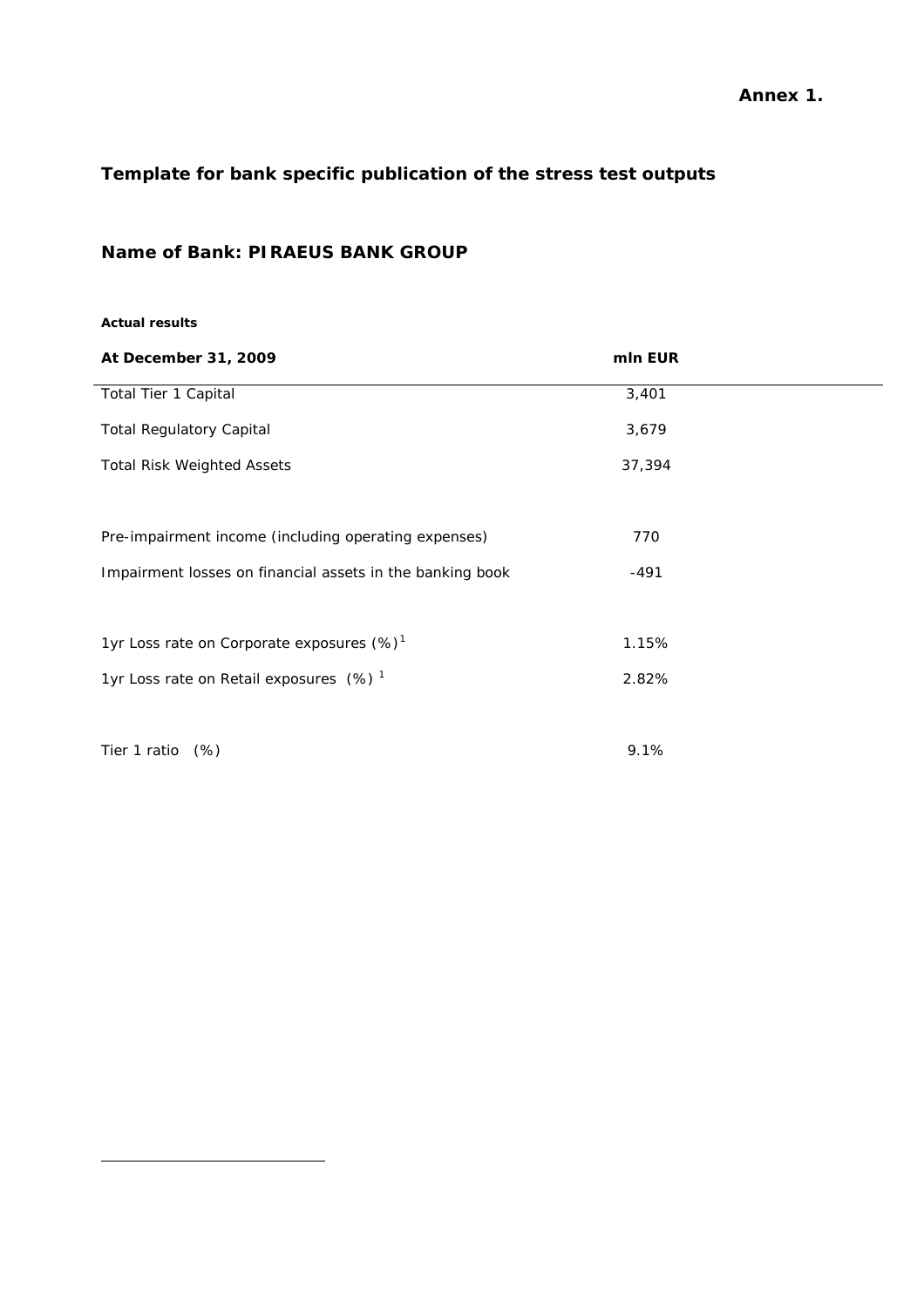#### **Outcomes of stress test scenarios**

**The stress test was carried out under a number of key common simplifying assumptions (e.g. constant balance sheet, uniform treatment of securitisation exposures). Therefore, the information relative to the benchmark scenarios is provided only for comparison purposes and should in no way be construed as a forecast.** 

### **Benchmark Scenario at December 31, 2011**<sup>2</sup>

| Total Tier 1 capital after the benchmark scenario                                                                    | 4,178    |  |
|----------------------------------------------------------------------------------------------------------------------|----------|--|
| Total regulatory capital after the benchmark scenario                                                                | 4,450    |  |
| Total risk weighted assets after the benchmark<br>scenario                                                           | 38,180   |  |
| Tier 1 Ratio (%) after the benchmark scenario                                                                        | 10.9%    |  |
| Adverse scenario at December 31, 2011                                                                                | mln EUR  |  |
| Total Tier 1 Capital after the adverse scenario                                                                      | 3,090    |  |
| Total regulatory capital after the adverse scenario                                                                  | 3,362    |  |
| Total risk weighted assets after the adverse scenario                                                                | 37,115   |  |
| 2-yr cumulative pre-impairment income after the<br>adverse scenario (including operating expenses) $2$               | 1,282    |  |
| 2-yr cumulative impairment losses on financial assets<br>in the banking book after the adverse scenario <sup>2</sup> | $-1,600$ |  |
| 2-yr cumulative losses on the trading book after the<br>adverse scenario <sup>2</sup>                                | $-32$    |  |
| 2-yr Loss rate on Corporate exposures (%) after the<br>adverse scenario                                              | 3.59%    |  |
| 2-yr Loss rate on Retail exposures (%) after the<br>adverse scenario 1,2                                             | 5.75%    |  |
| Tier 1 ratio (%) after the adverse scenario                                                                          | 8.32%    |  |